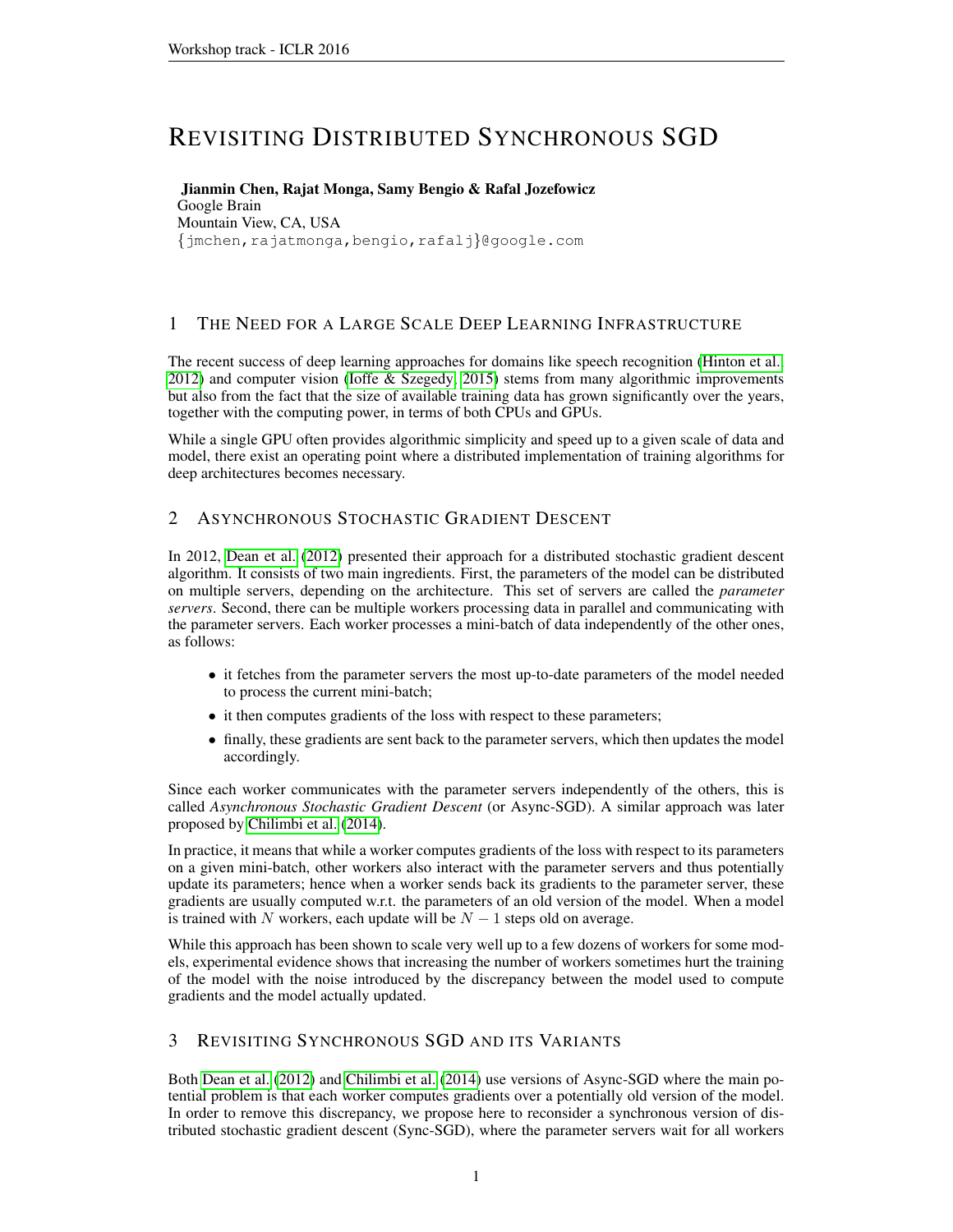to send their gradients, aggregate them, and send the updated parameters to all workers afterward, making sure that the actual algorithm is a true mini-batch stochastic gradient descent, where the actual batch size is the sum of all the mini-batch sizes of the workers.

While this approach solves the discrepency problem, it also introduces two potential problems: the effective size of the batch is now significantly larger, and the actual update time now depends on the slowest worker. In order to alleviate the latter, we introduce *backup workers* [Dean & Barroso](#page-3-3) [\(2013\)](#page-3-3) as follows: instead of having N workers, we use a few more, say  $5\%$  more, but as soon as the parameter servers receive gradients from  $N$  of the workers, they stop waiting and send back the updated parameters, while the slower workers' gradients will be dropped when they arrive.

We also experimented with with a *mixed* approach by grouping certain number of workers together, synchronize intra group and do asynchronous updates among different groups. This turned out to be worse than Sync-SGD so we are not providing more details.

### 4 IMAGENET EXPERIMENTS

We conducted experiments on the ImageNet Challenge dataset [\(Russakovsky et al., 2015\)](#page-4-1), where the task is to classify images out of 1000 categories. We used the latest *Inception* model from [Szegedy](#page-4-2) [et al.](#page-4-2) [\(2016\)](#page-4-2) and trained it in several conditions, including using from 50 to 200 workers, each of which runs on a k40 GPU, and using *asynchronous SGD*, *synchronous SGD* and *synchronous SGD with backups*. All the experiments in this paper are using the TensorFlow system [Abadi et al.](#page-3-4) [\(2015\)](#page-3-4).

| Number of workers | Test Accuracy $(\%)$ | Time (hrs) | speedup relative to 25 |
|-------------------|----------------------|------------|------------------------|
|                   | 78.94                | 184.9      |                        |
|                   | $78.\overline{83}$   | 97.67      | 1.89                   |
| 100               | 78.44                | 51.97      | 3.56                   |
| 200               | 78.04                | 17 Q4      | 8.06                   |

<span id="page-1-0"></span>Table 1: Comparison of test accuracy and time to convergence using asynchronous SGD training with different numbers of workers.

Table [1](#page-1-0) shows the test accuracy when training using asynchronous SGD with different numbers of workers. As can be seen, when the number of workers is doubled, the time to convergence is almost halved, however, while the accuracy loss from 25 to 50 workers is only 0.11%, it is much worse after 50.



<span id="page-1-1"></span>Figure 1: Comparison of test accuracy and number of epochs to converge for synchronous and asynchronous SGD.

Figure [1](#page-1-1) shows the comparison of the test accuracy and epochs to converge between synchronous and asynchronous SGD with different numbers of workers. With synchronous SGD, all gradients are summed before updating the parameters: with  $N$  workers, it means effectively about  $N$  times bigger updates than with a single worker trained with SGD. Since we used RMSProp with momentum, the effective learning rate increase is less compared with single worker SGD as the parameters are only updated once instead of  $N$  times with asynchronous training.

Figure [1](#page-1-1) shows that synchronous training can achieve about 0.5 to 0.9 percent higher accuracy, needs fewer epochs to converge, and scales better as there is only 0.04% accuracy loss from 50 to 100 workers.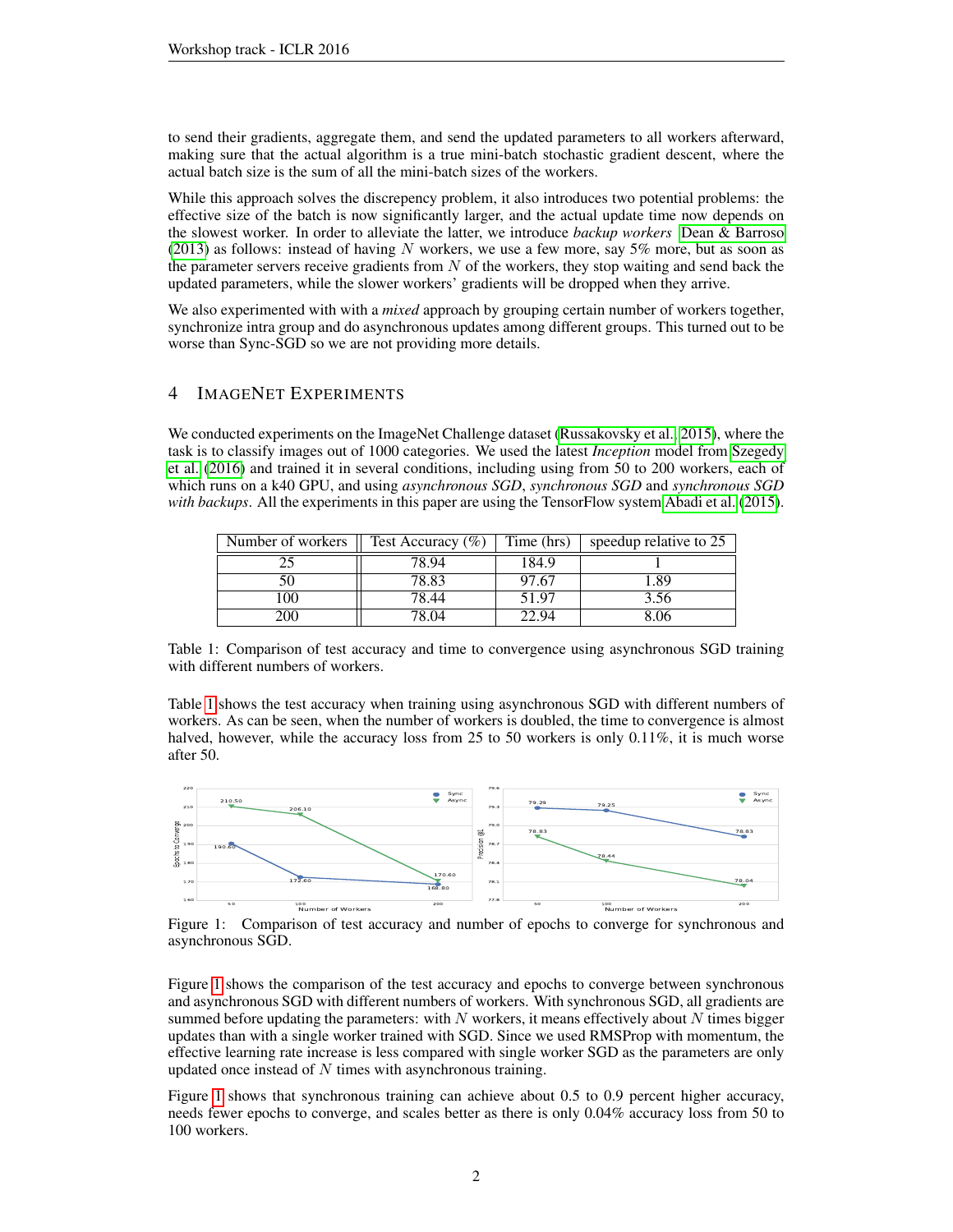

<span id="page-2-0"></span>Figure 2: Comparison of the step time for synchronous, synchronous with backup and asynchronous training, for 50, 100 and 200 workers.



<span id="page-2-1"></span>Figure 3: Test accuracies with respect to training time, for synchronous, synchronous with backup and asynchronous training for 50, 100 and 200 workers. Note that to make things clearer, we only show the accuracy range from 0.770 to 0.795

However, the most important concern about synchronous training is the overhead expected from the synchronization of the workers in a large scale distributed system:

- After computing the gradients, each worker needs to wait for all of workers to compute their gradients in order to update the parameters which are then fetched to process the next batch; This will increase the step time to process a batch while no such barrier is needed in the asynchronous setting.
- Since workers can run at different speed, the overall speed is governed by the slowest worker.
- The underlying hardware resources in the data centers are shared with other jobs so workers could be slowed or preemptied by other jobs besides broken hardware.

In the asynchronous training mode, gradient clipping is needed for stabilization, which requires each worker to collect all gradients, compute the global norm and then clip all gradients accordingly. However, synchronization turns out to be very stable so gradient clipping is no longer needed, which means that we can pipeline the update of parameters in different layers: applying gradients of upper layers can happen concurrently with computing the lower layers' gradients. Hence the real overhead is only the time to apply the bottom layer's gradients. Besides, the overhead of global clipping is also saved in synchronous training. Since each worker has exactly the same amount of computation and network traffic, the variation of step time is relatively low. However, there are usually a few workers that can be significantly slower or even dead due to network or hardware malfunctions. Backup workers are useful to remove such long tail events. Figure [2](#page-2-0) shows the average step time of the 3 configurations: Sync is about 20-40% slower than async but with backup workers, sync is almost as fast as async with up to 100 workers.

Figure [3](#page-2-1) shows the test accuracy over time of all 3 configurations with different numbers of workers. As shown in the figure, adding backup workers resulted in faster training and for 50 workers with 2 backups, sync can converge 25% faster than the async version with 0.48% better precision.

#### 5 OTHER EXPERIMENTS

We also conducted experiments on large scale character language models (LMs) trained on the One Billion Word Benchmark dataset [\(Chelba et al.](#page-3-5) [\(2013\)](#page-3-5)), which is a popular benchmark for evaluating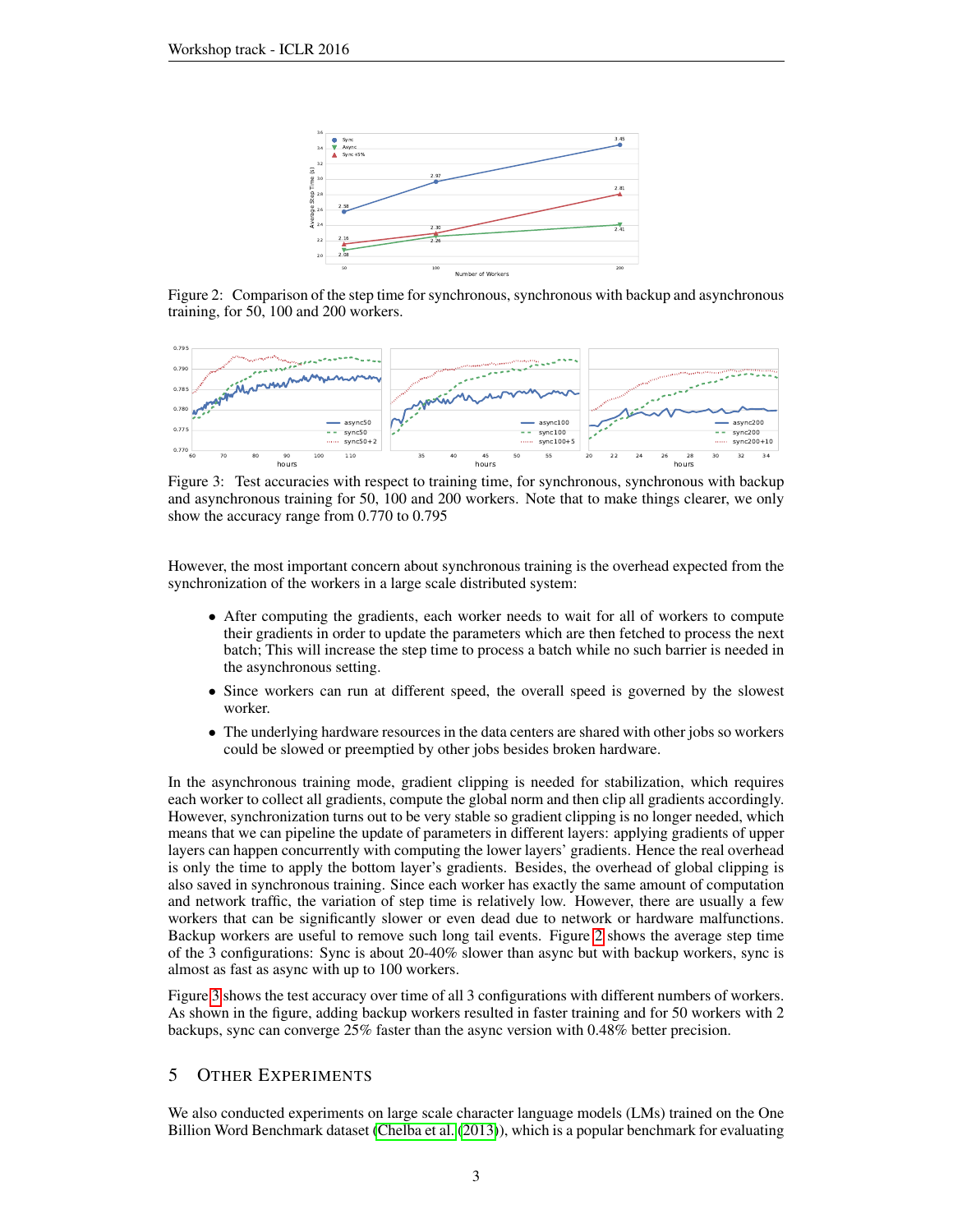LMs. The goal is to predict the next character of a sequence given a history of past words. In order to make it computationally efficient, we started with the best pre-trained model from [Jozefowicz et al.](#page-4-3) [\(2016\)](#page-4-3) that takes characters as inputs and assigns probabilities to the next words. Since we were interested in predicting characters, the last layer of the model was replaced with a smaller LSTM that tries to predict the next word one character at a time. The resulting architecture works over an unbounded vocabulary as it can consume any input and produce any output. More details about the experimental setting is available in Section 5.5 of [Jozefowicz et al.](#page-4-3) [\(2016\)](#page-4-3). Using 32 synchronous workers gave us a few percent improvement of the final performance: below 49 per-word perplexity. Training with Async-SGD was significantly less stable and required using much lower learning rate due to occasional explosions of the training loss. With synchronous SGD these issues disappear even when the learning rate was 100 times larger than in the best configuration.

Finally, we explored distributed training on the DRAW model [\(Gregor et al.](#page-3-6) [\(2015\)](#page-3-6)). This is a very difficult optimization problem involving recurrent neural networks, attention mechanism and a very complicated loss function. The models were trained on MNIST dataset. We found that both synchronous and asynchronous training with 10 workers is significantly faster than using a single worker. Additionally, synchronous training allowed for using larger learning rates, which resulted in 40-50% faster convergence speed with the same amount of work.

#### 6 CONCLUSION AND FUTURE WORK

Distributed training strategies for deep learning architectures will become ever more important as the size of datasets increases. We have shown in this work that synchronous SGD with backup workers is a viable and scalable strategy. We are currently experimenting with different kinds of datasets, including word-level language models where parts of the model (the embedding layers) are often very sparse, which involves very different communication constraints. We are also working on further improving the performance of synchronous training like combining gradients from multiple workers sharing the same machine before sending them to the parameter servers to reduce the communication overhead.

#### **REFERENCES**

- <span id="page-3-4"></span>Martín Abadi, Ashish Agarwal, Paul Barham, Eugene Brevdo, Zhifeng Chen, Craig Citro, Greg S. Corrado, Andy Davis, Jeffrey Dean, Matthieu Devin, Sanjay Ghemawat, Ian Goodfellow, Andrew Harp, Geoffrey Irving, Michael Isard, Yangqing Jia, Rafal Jozefowicz, Lukasz Kaiser, Manjunath Kudlur, Josh Levenberg, Dan Mane, Rajat Monga, Sherry Moore, Derek Murray, Chris Olah, Mike Schuster, Jonathon Shlens, Benoit ´ Steiner, Ilya Sutskever, Kunal Talwar, Paul Tucker, Vincent Vanhoucke, Vijay Vasudevan, Fernanda Viegas, ´ Oriol Vinyals, Pete Warden, Martin Wattenberg, Martin Wicke, Yuan Yu, and Xiaoqiang Zheng. TensorFlow: Large-scale machine learning on heterogeneous systems, 2015. URL <http://tensorflow.org/>.
- <span id="page-3-5"></span>Ciprian Chelba, Tomas Mikolov, Mike Schuster, Qi Ge, Thorsten Brants, Phillipp Koehn, and Tony Robinson. One billion word benchmark for measuring progress in statistical language modeling. *arXiv preprint arXiv:1312.3005*, 2013.
- <span id="page-3-2"></span>T. Chilimbi, Y. Suzue, J. Apacible, and K. Kalyanaraman. Project adam: Building an efficient and scalable deep learning training system. In *Proceedings of the 11th USENIX Symposium on Operating Systems Design and Implementation*, 2014.
- <span id="page-3-1"></span>J. Dean, G. S. Corrado, R. Monga, K. Chen, M. Devin, Q. V. Le, M. Z. Mao, M. A. Ranzato, A. Senior, P. Tucker, K. Yang, and A. Y. Ng. Large scale distributed deep networks. In *Advances in Neural Information Processing Systems, NIPS*, 2012.
- <span id="page-3-3"></span>Jeffrey Dean and Luiz Andr Barroso. The tail at scale. *Communications of the ACM*, 56:74–80, 2013. URL <http://cacm.acm.org/magazines/2013/2/160173-the-tail-at-scale/fulltext>.
- <span id="page-3-6"></span>Karol Gregor, Ivo Danihelka, Alex Graves, and Daan Wierstra. Draw: A recurrent neural network for image generation. *arXiv preprint arXiv:1502.04623*, 2015.
- <span id="page-3-0"></span>G. Hinton, L. Deng, D. Yu, G. Dahl, A. Mohamed, N. Jaitly, A. Senior, V. Vanhoucke, P. Nguyen, T. N. Sainath, and B. Kingsbury. Deep neural networks for acoustic modeling in speech recognition. *IEEE Signal Processing Magazine*, 29:82–97, 2012.